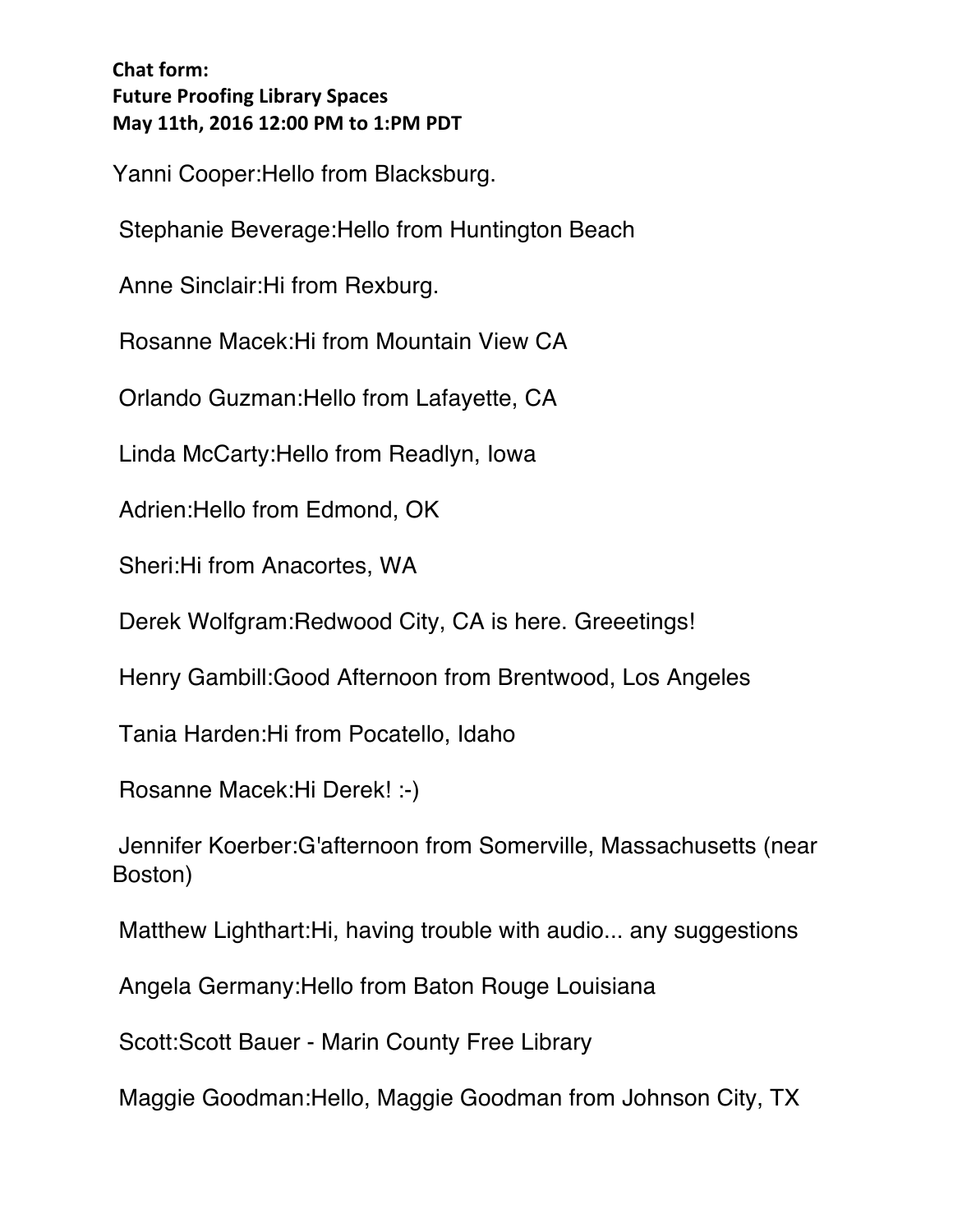Lucy:Rapid City SD

Jeff Takao, Contra Costa County Library:Greetings! Public library staff here.

Meg Allen:Greetings from Baraboo, WI

Guest:Hello from Blackfalds Alberta Canada

Roslyn Donald:Roslyn Donald, Cupertino

Joanna Axelrod:Escondido, CA in the house!

Neale Stokes:neale stokes, librarian at los angeles public library

Erin Brooks:Grayson, GA

Alyssa 2:Bend, OR

Amy Rector:Carmel, CA

Sandy Silva:Sandy Silva & Wendy Kimsey from Pleasanton, CA

Tom Dillon:Olympia, WA

Michele Fenton:Hello from Indianapolis, IN

Cathie:Snowflake, AZ here

Amy Whitney:Greetings from Frederick Maryland!

Beth Cackowski:Hello from Elkins Park, PA!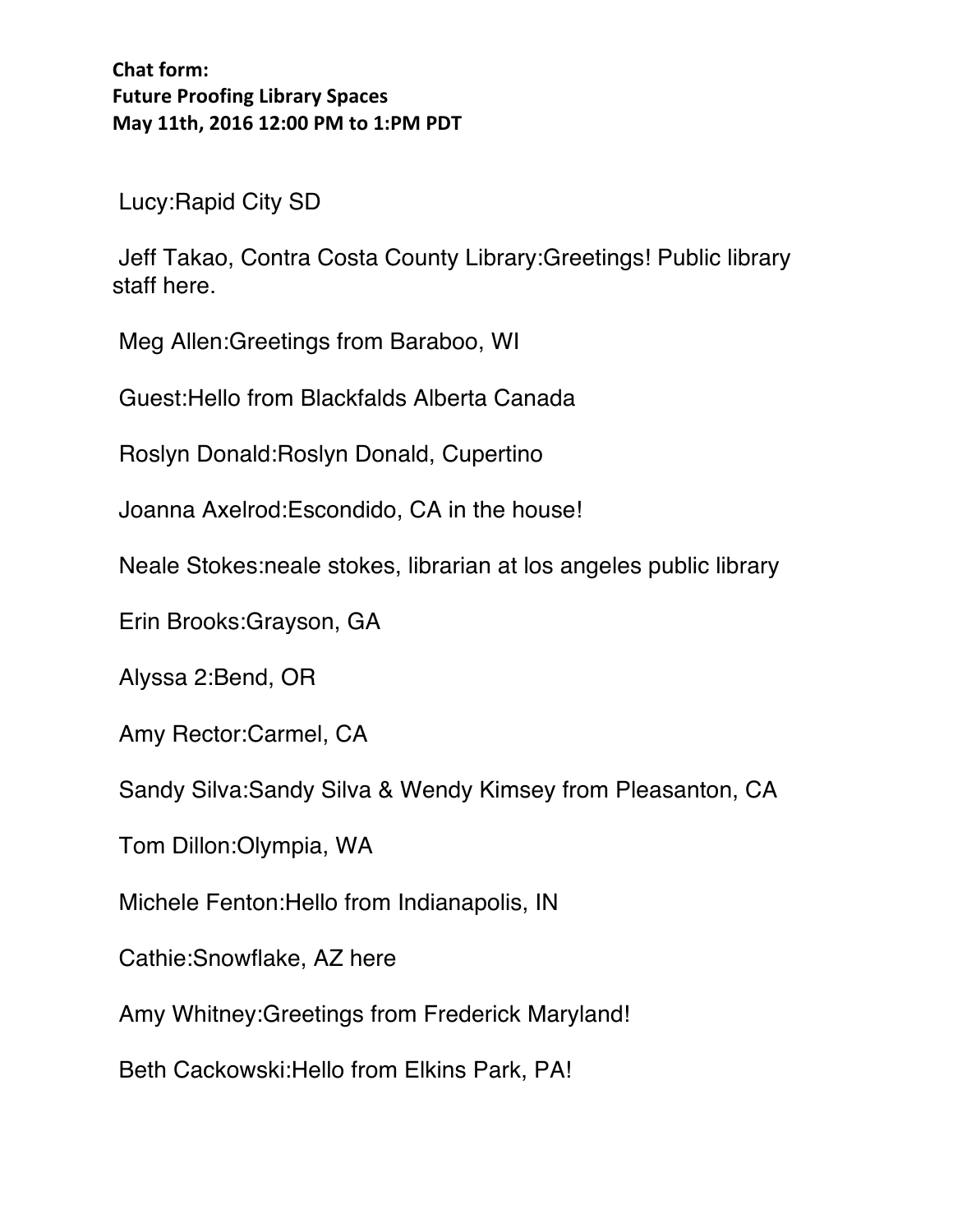Derek Wolfgram:Hey Rosanne! (And Scott, and Stephanie, and Roz, and Joanna!

Scott:'lo Derek!

Valerie:Hi from London, Ontario

Mary G Johnson:Whoa, only one school librarian?

Joanna Axelrod:Hi Derek!

Tara:Hi Amy! I'm from Frederick Maryland too.

Sherry Smith:Sherry Smith: Hi from Granisle, B.C.

Amy Whitney:Hey Tara!

stella hanoh coleman:Stella Hanoh-Coleman Seattle WA.

Heather:Hello Derek! Heather from City of Hope

Christine Faris:Christine from Havertown PA

kate mccaffrey 2:Kate McCaffrey, Syracuse NY

Derek Wolfgram:Hi Heather!

Barbara Lockwood:Calabasas Public Library

Amy Whitney:Christine, I grew up in Havertown!

evonda copeland:Evonda Copeland, HonorHealth, Scottsdale AZ

Infopeople Project:You can get the worksheet here: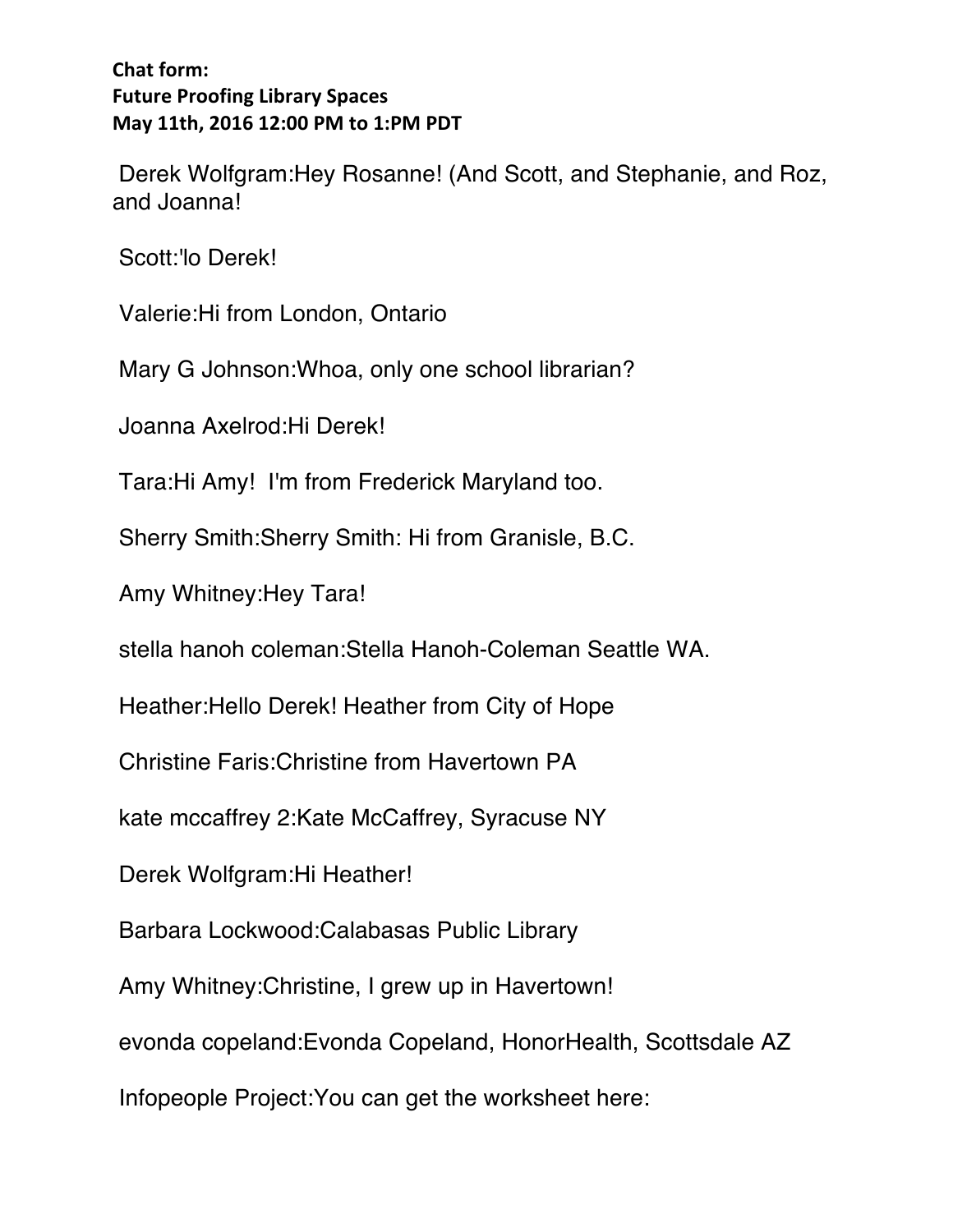https://infopeople.org/civicrm/event/info?id=577&reset=1

Dallan Adams:Hi Cathie!

Infopeople Project:The handout is near the bottom of the page.

Susan Currie:Hello from Ithaca NY

Donna Barron:Hello from Kentucky

Katie:Delaware Division of Libraries

Cathie:Hi Dallan

Claudia Depkin:Hello from Haverstraw, NY (Hi Susan Currie!)

Sarah:London Public Library

Joy Schnupp:Hello from Burlington, WI Public Library

Roger Hiles:Hi from Arcadia CA

Susan Currie:HI Claudia!!

smiller@coawi.org:Shirley from Ashland, WI on the shores of beautiful Lake Superior

Denise:Vienna, VA

Lucy:Meebo, starting book mobile, branches, downloadables

Lucy:Maker Space

Denise:How do we start thinkig proactively vice reactively?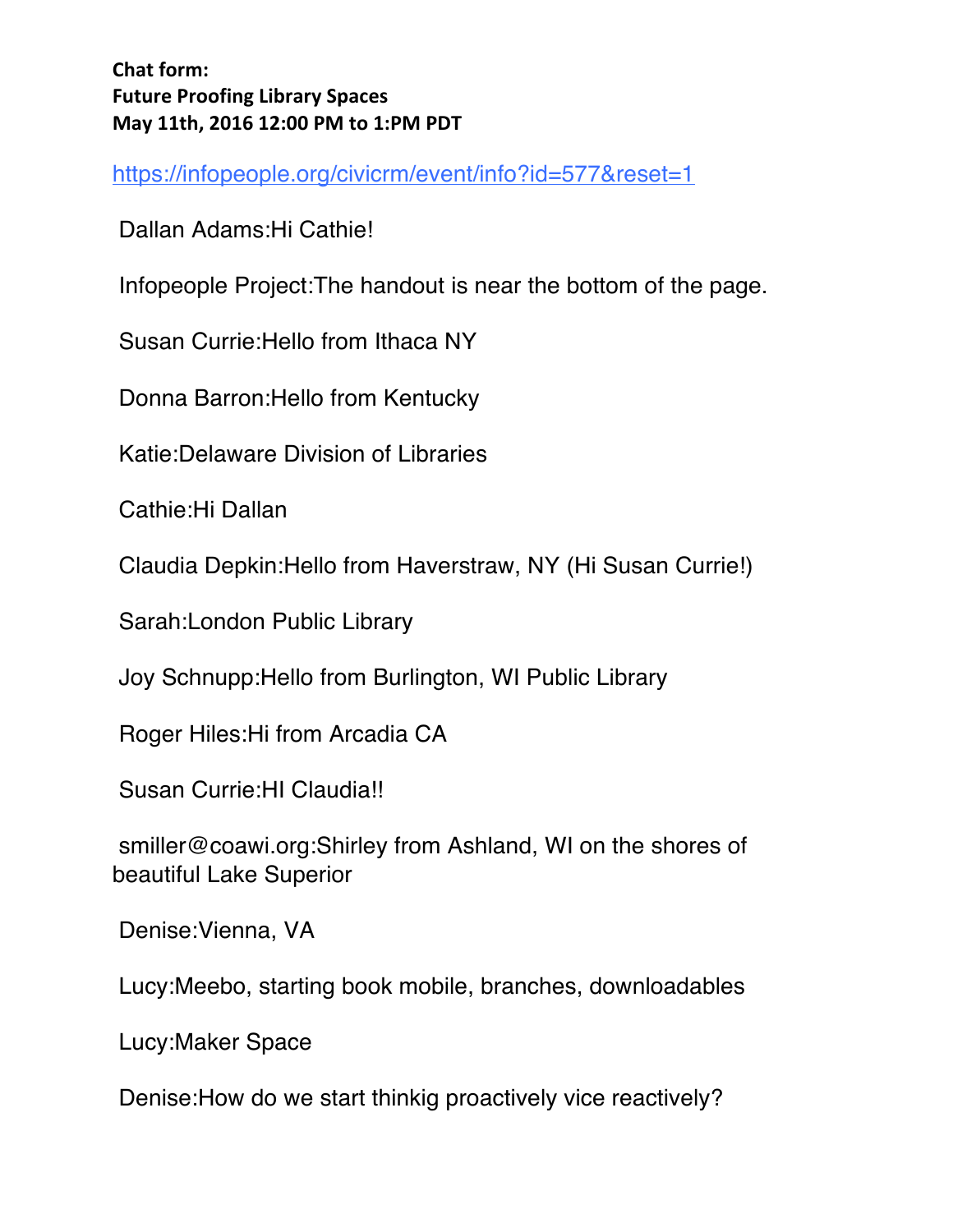kate mccaffrey:interesting to see book mobiles coming back

Lucy:have a "Book A Librarian" service for one on one assistance

Lucy:Reasearch for proactivity

Linda McCarty:We have broadband and were manually tracking wi-fi usage. We just added a Cloud Trax tracking system and found that usage is 3-4 times what we thought it was!

Susan Currie:Same for Tompkins County PUblic Library--we've been tracking wireless use for years but recently found a way to track more exactly--the numbers were amazingly high

Joanna Axelrod:Susan Currie...what system are you using to track wireless usage more exactly?

Jennifer Koerber:\*nod\* When I was still at a branch, we realized our wifi usage was so high because folks were sitting outside on the lawn when we were closed and using it then

Jeff Takao, Contra Costa County Library:Love the Billy Idol reference! Dancin' with myself...

Susan Currie:same here--folks sit outside the library for the wifi!

Claudia Depkin:Just tested our speed - 19.88 Mbps down, 37.22 Mbps up.

Denise:unless those chairs have bult-in outlets, they won't be too popular

John McGraw:not so compact, relatively speaking, these days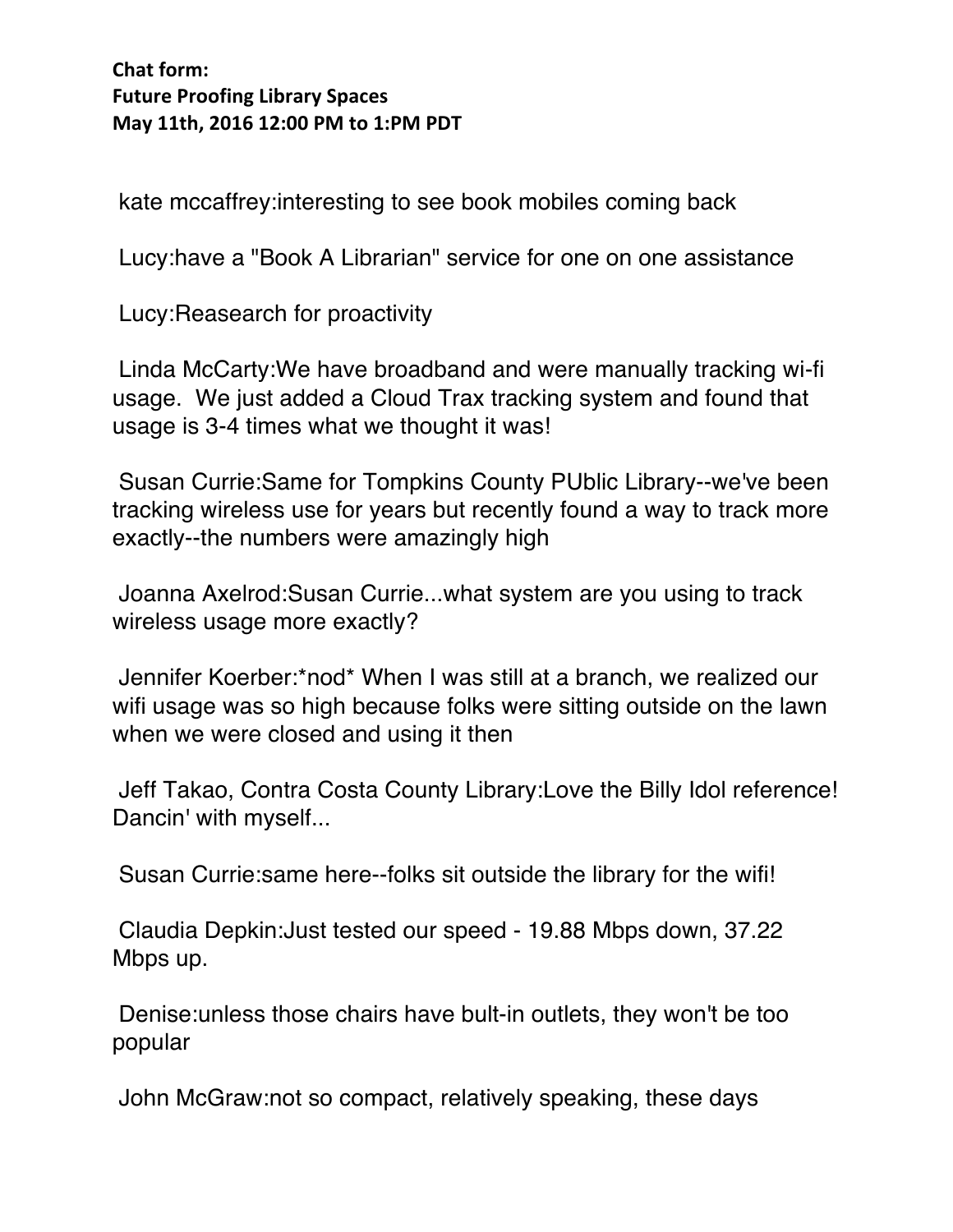Roger Hiles:We're looking at the new Steelcase Thread under-carpet power system.

Orlando Guzman:@ denise, at our branch we have comfy places with no close power that people use all the time just to read! :)

Denise:yes, I gree, but we are talking mobile users here.

Derek Wolfgram:+1 for Steelcase Thread - no more trenching concrete slab floors to put power & data in

Yanni Cooper:We are in the process of deploying "charging kits" that can be checked out for in-house use.... A battery pack w/ a variety of connectors for common devices.

Derek Wolfgram:For charging, we're contracting with a company called Doblet that provides portable battery chargers that can be checked out at the desk. The chargers for the battery units are proprietary, so the devices would be useless if people walked off with them. Works with IOS and Android devices

Annette Osenga:Will organizers please email participants these comments? I want to grab stuff later, and focus on listening right now. Tx.

Denise:that's my library! cubicle city!

Orlando Guzman:collaborative computing spaces are usually what our libraries are seriously lacking

Infopeople Project:They will be available on the description page later today.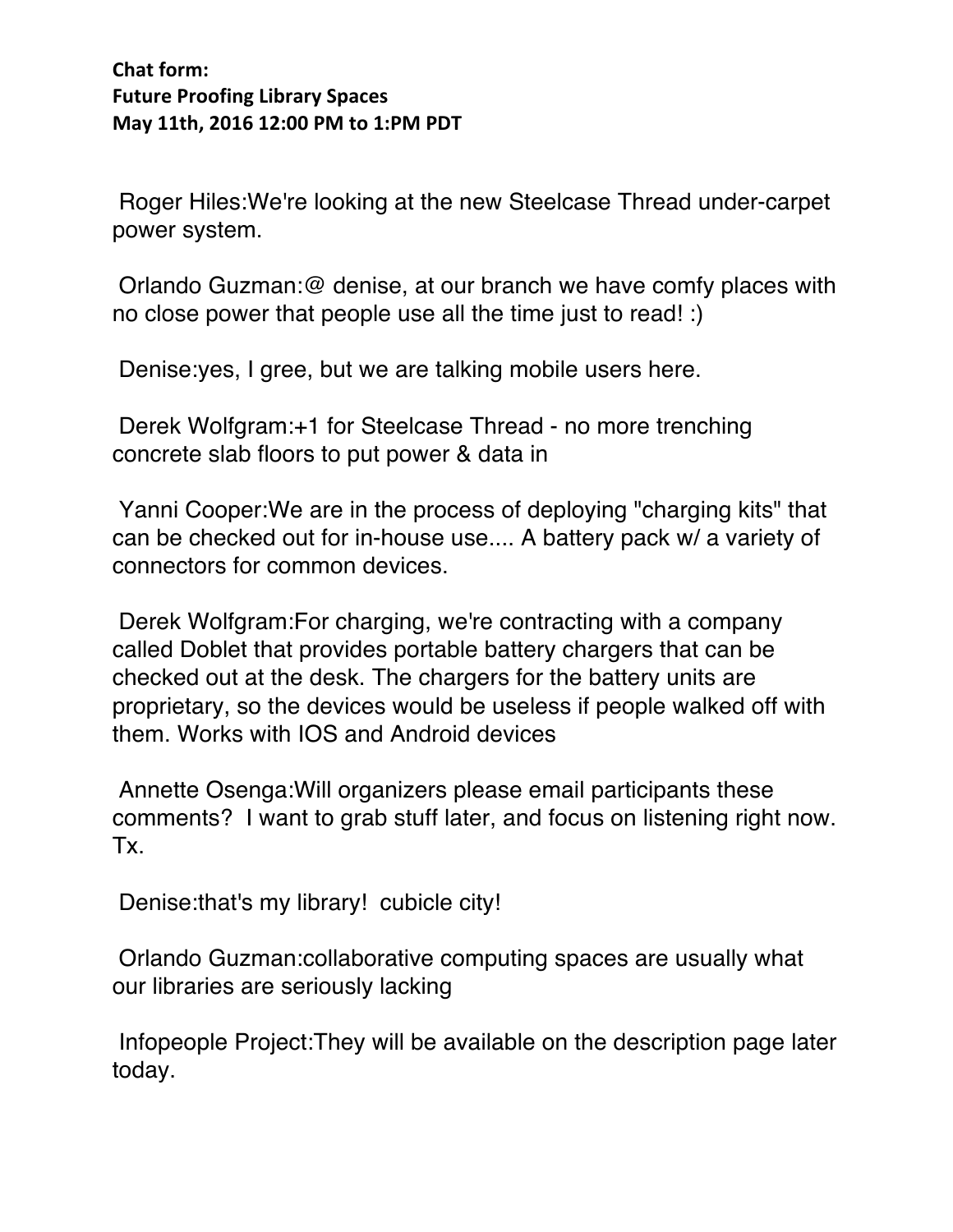Susan Currie:skyping/facetime for interviews, test proctoring

Neale Stokes:we have homeless patrons who don't have access to charging except when we're open--they are charging up until the moment we close so they can use their devices that evening

Susan Currie:using library app to find events and materials

Orlando Guzman:I think the day of larger desktop computers is over and we need to offer spaces that are moveable, customizable (i.e. laptop lending, tablet lending, moving stuff around)

Susan Currie:ff

Annette Osenga:Does anyone know of side tables that are ideal height, durable, lightweight for user to move, but stable? Hotel industry stuff is too expensive.

Lucy:We are lending i-pads

Sarah Houghton:Annette: not side tables, but vinyl big comfy chairs with swing out table arms (like back in the day in grade school) have worked realy well for us.

Denise:can see problem with side tables getting in the way for ADA accessibility

Claudia Depkin:You need a mix. Someone in a wheelchair may not be able to get into a comfy chair with a tablet, and would need something that could be pulled over to be placed in front of the chair.

Orlando Guzman:we're looking at the idea of portable labs for programs that we can move around our facility (depending on space available, size of program, etc...)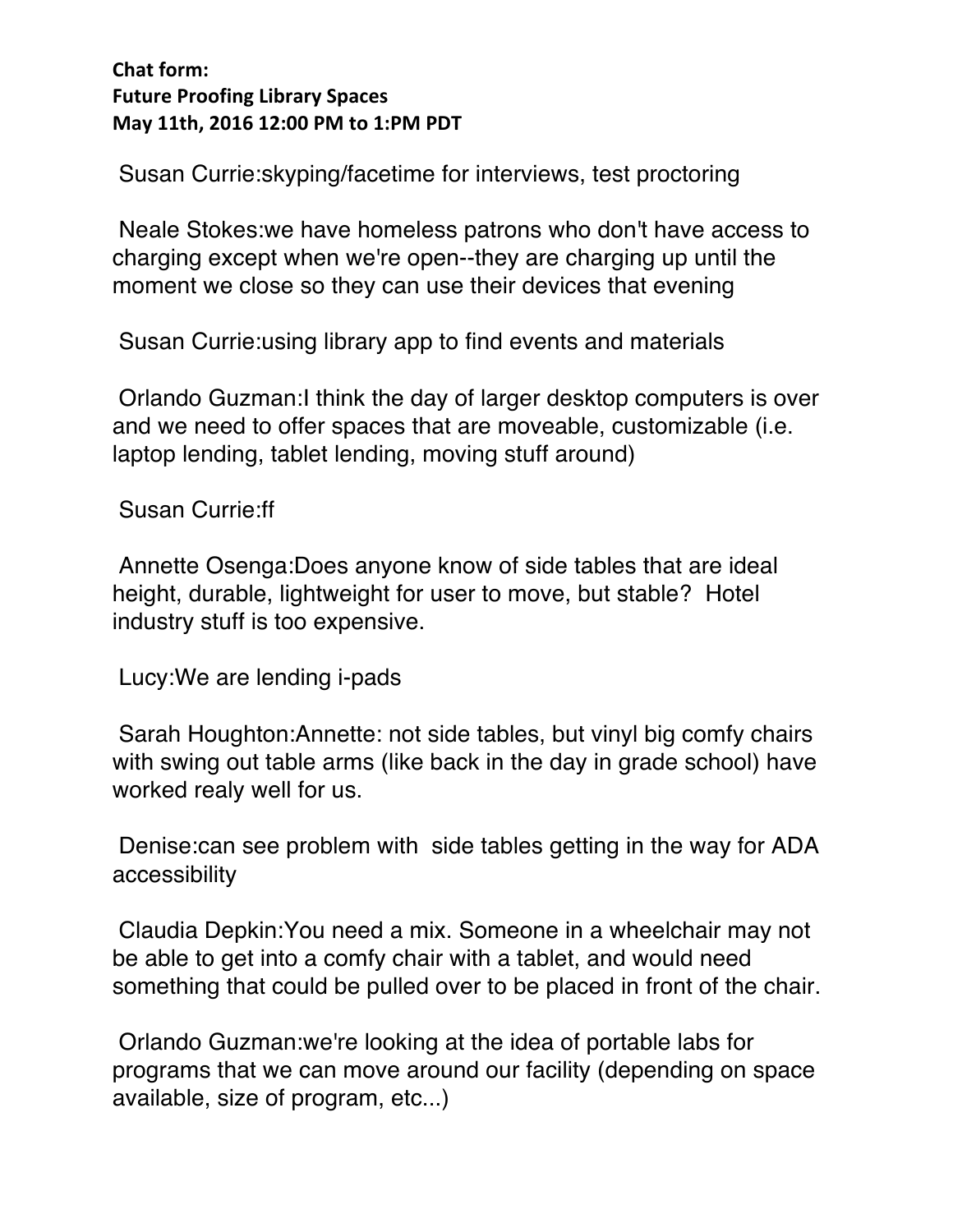Denise:Claudia, maybe something like the "tables" that go over the beds in a hospital? They are mobile and heighadjustable. Power? Not so much, tough.

Denise:though

Amy Whitney:Orlando--we do this at our library--be aware that this idea requires lots of staff time for set-up and break-down

Orlando Guzman:Thanks for that, we just got a grant and we were planning on having part of that be writing up the curriculum for the portablle labs (along with instructions, training for staff, consultants, etc..)

Orlando Guzman:\*portable

Orlando Guzman:having a post mortem after a new project or program is the thing most projects don't do and it's crucial for learning to improve things

Lucy:We joined a library Consortium with smaller libraries and had to choose a lesser ILS than we had before. So now we have more hands on staff time... sacrifice for ILL with all libraries in consortium I guess

Claudia Depkin:When my husband "works from home," he goes to the coffee shop and has 2 computers and 2 mobile phones with him. That's a lot of outlet requirements for one individual.

Roger Hiles:CloudTrax +1 from us as well.

Guest:We are very lucky in Alberta, our Provincial government supplies "Super-Net" to all Public libraries and schools for free!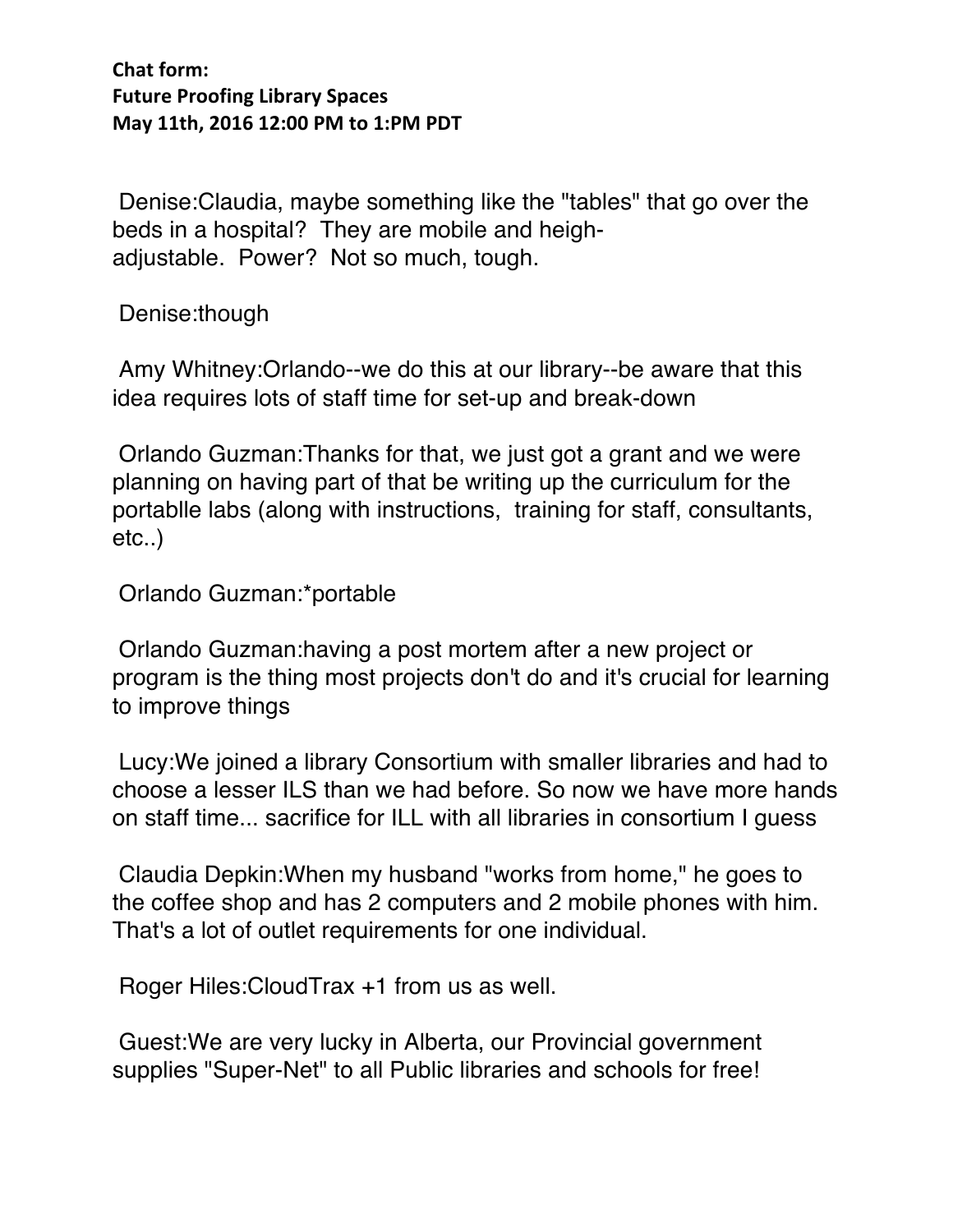kate mccaffrey:Any advice for turning a Pop UP Library vehicle into a mobile hotspot?

Claudia Depkin:Thanks Carson!!!!

Denise:thnak you!

Orlando Guzman:do any libraries out there offer their patrons ethernet cable connections and cables? what is the impact on staff?

Derek Wolfgram:You rocked it, Carson!

Yanni Cooper:Thank you!

Anne Sinclair:Thank you!

\*Angela:Thank you!

Tania Harden:Thank you!

Jeff Takao, Contra Costa County Library:Thank you very much!

Katie Hoffman:Thank you!

Orlando Guzman:Thanks for the webinar Carson

Sheri:Thanks so much!

kate mccaffrey:thank you, Carson (and hello Claudia)

Valerie::)

Jo Rolfe:Thank you!